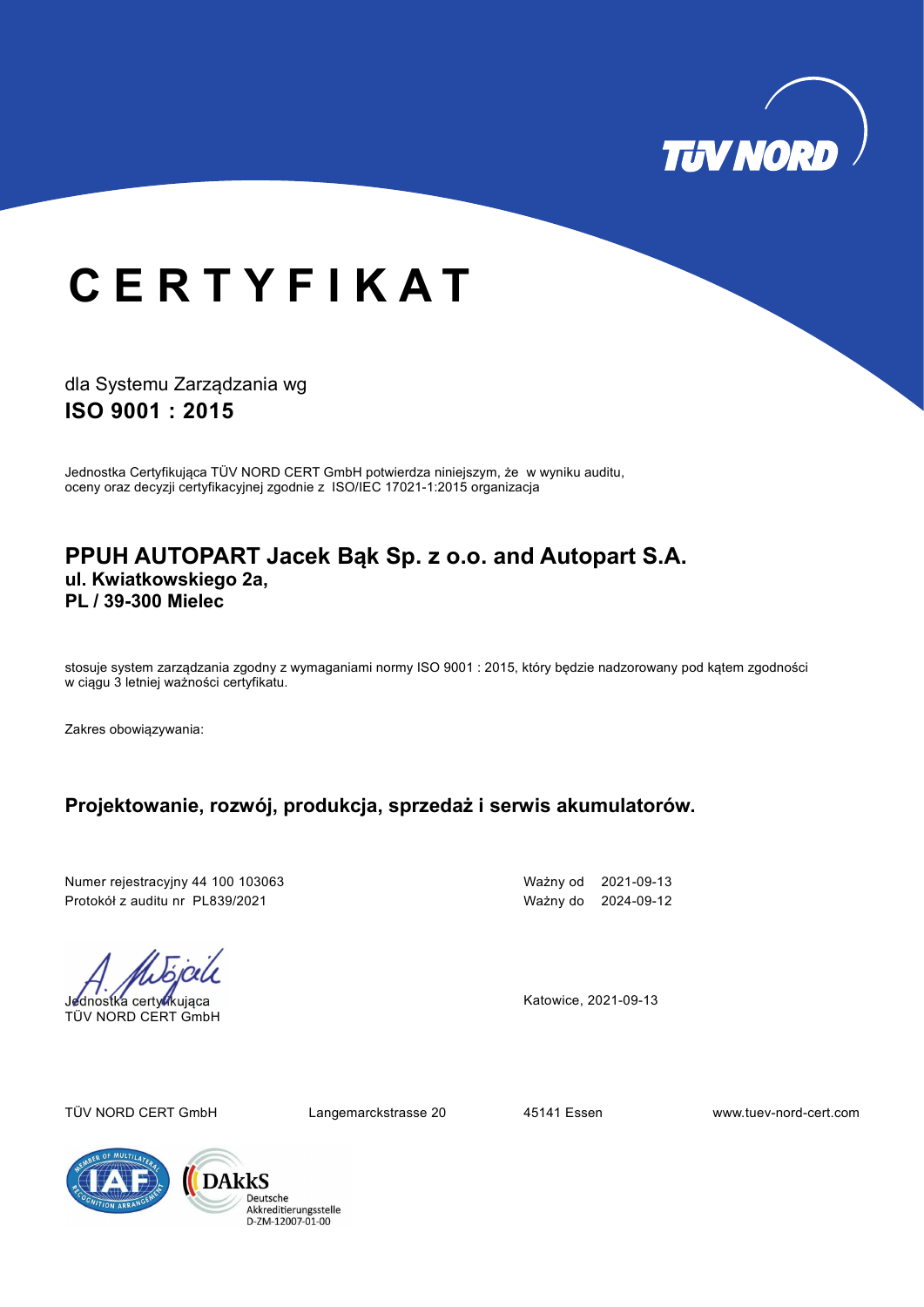

# **ZERTIFIKAT**

für das Managementsystem nach ISO 9001 : 2015

Die Zertifizierungsstelle TÜV NORD CERT GmbH bestätigt hiermit als Ergebnis der Auditierung, Bewertung und Zertifizierungsentscheidung gemäß ISO/IEC 17021-1:2015, dass die Organisation

#### PPUH AUTOPART Jacek Bąk Sp. z o.o. and Autopart S.A. ul. Kwiatkowskiego 2a, PL / 39-300 Mielec

ein Managementsystem konform zu den Anforderungen der ISO 9001 : 2015 betreibt und innerhalb der Laufzeit des Zertifikats von 3 Jahren auf Konformität überwacht wird.

Geltungsbereich

### Design, Entwicklung, Herstellung, Verkauf und Service von Batterien.

Zertifikat-Registrier-Nr.: 44 100 103063 Gültig von 2021-09-13 Auditbericht-Nr.: PL839/2021 Gültig bis 2024-09-12

Zertifizierungsstelle der TÜV NORD CERT GmbH

Katowice, 2021-09-13

TÜV NORD CERT GmbH Langemarckstrasse 20 45141 Essen www.tuev-nord-cert.com